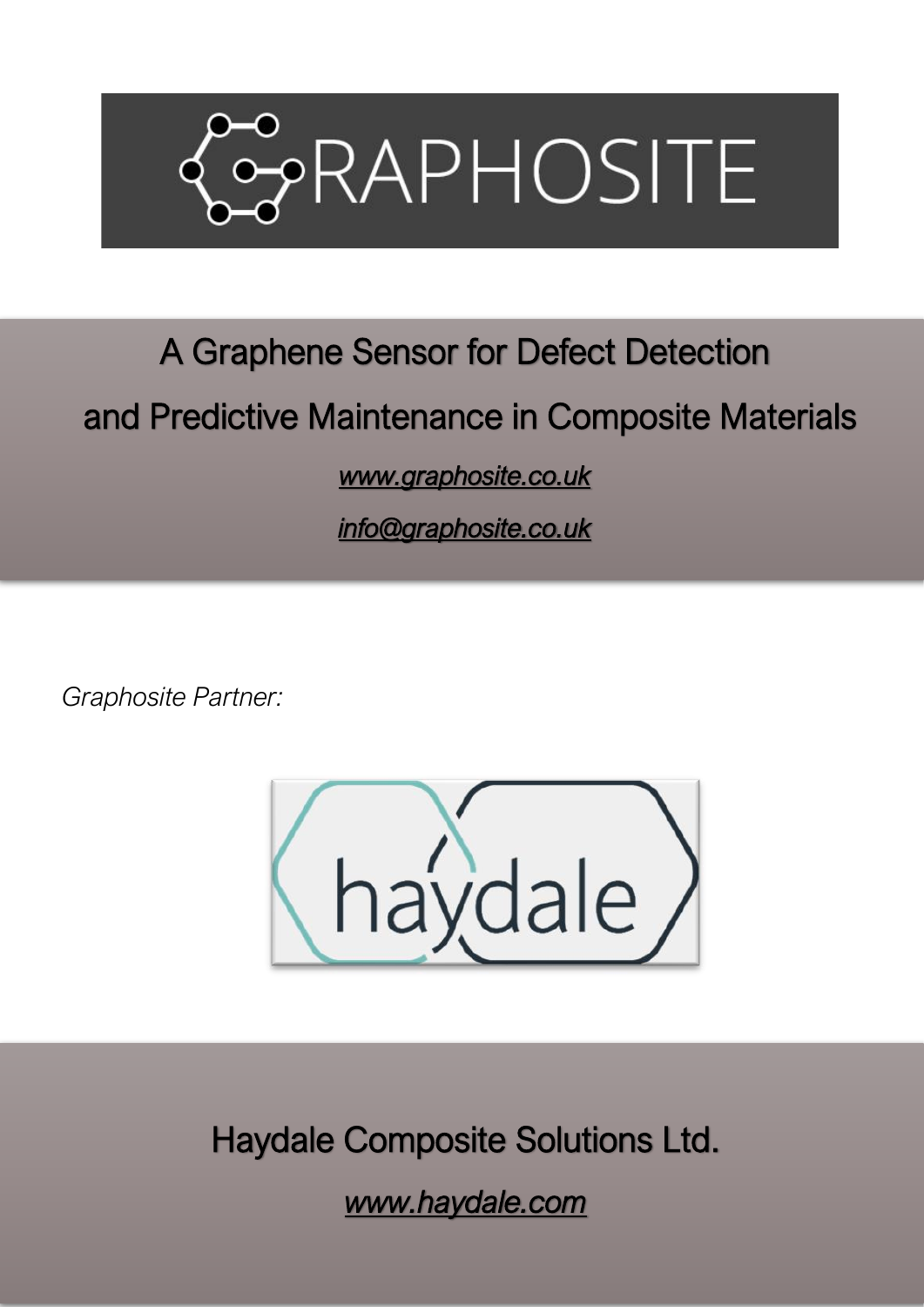# Who we are

Haydale is a global technology solutions company passionate about creating the next generation of advanced materials by bringing together cutting-edge technology with engineering know-how to enhance the performance of products and materials thus delivering business value for our customers. We:

- use tailored advanced materials to enhance the quality and performance of our customers' products
- develop nanomaterial enhanced resins for the prepreg carbon fibre market to deliver enhanced electrical, thermal or mechanical performance to the aerospace, automotive and other hi-tech industries
- offer nanomaterial enhanced polymers for additive manufacturing that allow better products to be made faster
- formulate proprietary nanomaterial-based inks and coatings for the print and sensor markets, including regulatory approved ink for biomedical sensors
- manufacture unique, proprietary silicon carbide fibres and whiskers that strengthen ceramics and enable highly scratch and wear resistant coatings for applications as diverse as cookware coatings, cutting tools that make jet engine turbine blades and corrosion protection for oil and gas pipelines

We are at the start of the fourth industrial revolution and we are helping companies seize new opportunities.

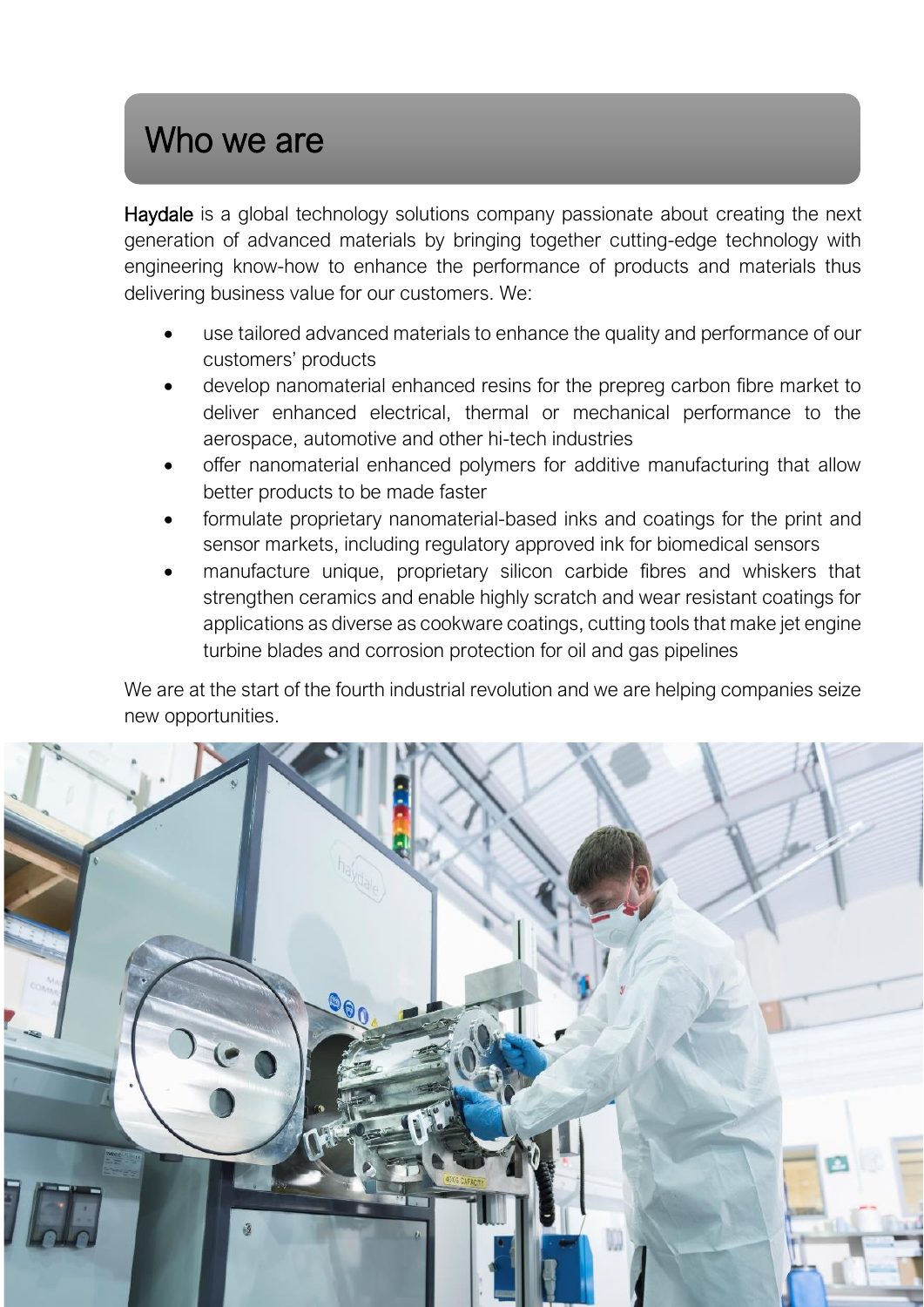# Our Product and Services

### Inks & Coatings

Our unique functional inks provide performance enhancements and cost reductions. These conductive & piezoresistive products offer a unique blend of nanomaterial enhanced and silver inks, which offer unique properties into the coating and paint markets for anti-abrasion, wear and corrosion.



### **Composites**

Haydale continues to develop its range of masterbatch, prepreg and resins for use in composite manufacturing, offering enhanced mechanical, electrical and thermal properties. We specialise in the design, testing, certification and commercialisation of composite structures.



### **Ceramics**

Haydale's custom Silicon Carbide fibre materials have a wide range of applicability, from ceramics, to polymers, to metal matrix composites. Our products impart toughness and durability and survive in the most challenging environments.



#### Elastomers

We compound nanomaterials into a range of elastomers to support customers using nanomaterials in elastomeric products for a range of property improvements, such as thermal conductivity, electrical conductivity and increased mechanical performance